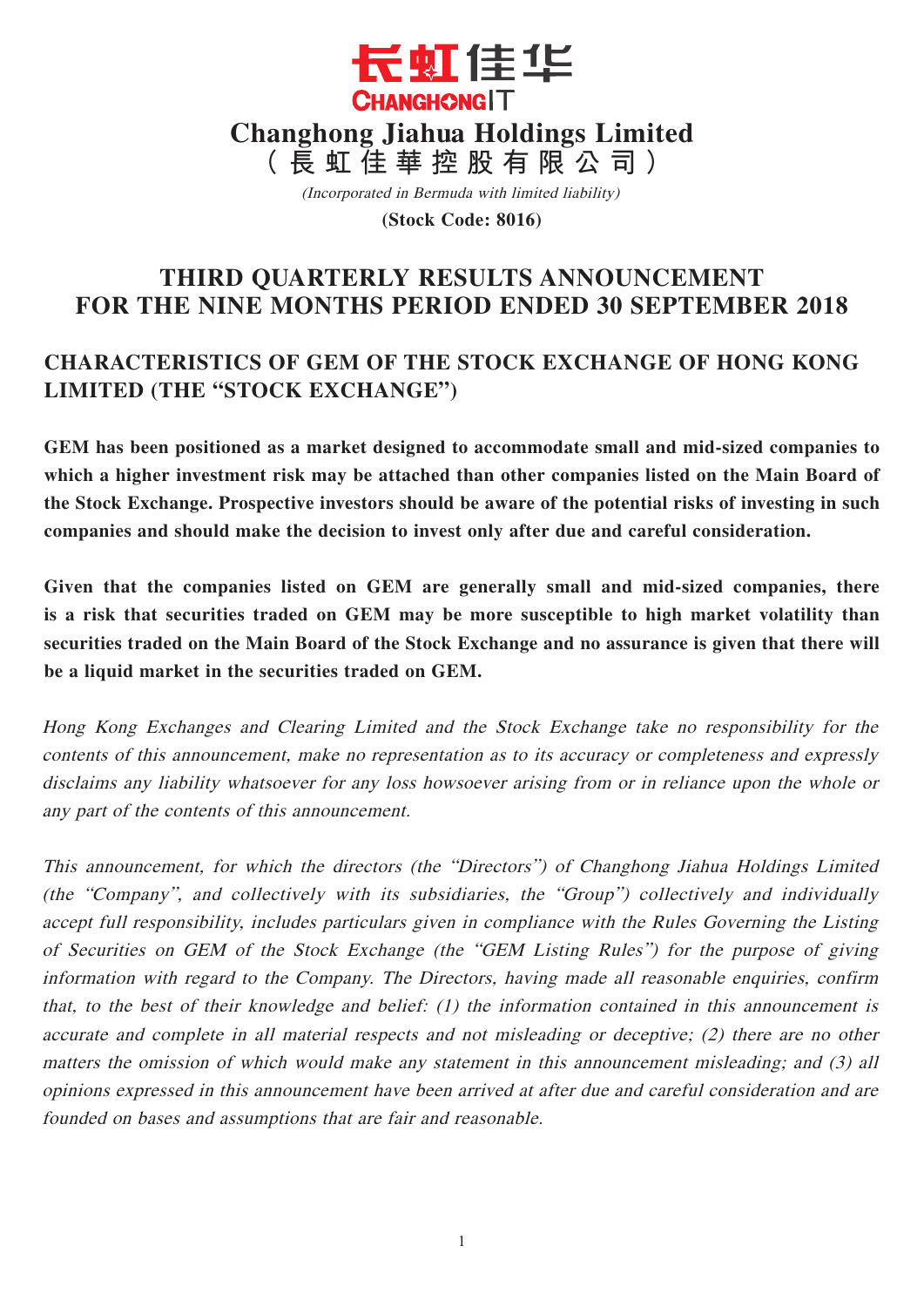## **HIGHLIGHTS**

The Group's unaudited consolidated revenue for the nine months ended 30 September 2018 increased by approximately 5.97% to HK\$15,994.81 million comparing with that for the same period in 2017. The Group achieved net profit of approximately HK\$213.49 million for the nine months ended 30 September 2018, representing an increase of approximately 17.51% comparing with that for the same period in 2017.

## **RESULTS**

The board of directors (the "Board") of the Company is pleased to announce the unaudited results of the Group for the three months and nine months ended 30 September 2018, together with the comparative figures for the corresponding periods of 2017, as follows:–

### **Consolidated Statement of Comprehensive Income**

For the three months and nine months ended 30 September 2018

|                                               | For the three months        |                    |             | For the nine months |                 |
|-----------------------------------------------|-----------------------------|--------------------|-------------|---------------------|-----------------|
|                                               |                             | ended 30 September |             | ended 30 September  |                 |
|                                               |                             | 2018               | 2017        | 2018                | 2017            |
|                                               | <b>Notes</b>                | <b>HK\$'000</b>    | HK\$'000    | <b>HK\$'000</b>     | <b>HK\$'000</b> |
|                                               |                             | (Unaudited)        | (Unaudited) | (Unaudited)         | (Unaudited)     |
| Revenue                                       | $\mathcal{L}_{\mathcal{L}}$ | 5,728,158          | 5,531,834   | 15,994,807          | 15,093,914      |
| Cost of sales                                 |                             | (5,513,176)        | (5,341,678) | (15,374,997)        | (14, 539, 554)  |
| Gross profit                                  |                             | 214,982            | 190,156     | 619,810             | 554,360         |
| Other income                                  |                             | 16,538             | 5,972       | 26,663              | 8,391           |
| Administrative expenses                       |                             | (50, 596)          | (37, 377)   | (123, 406)          | (99, 687)       |
| Distribution and selling expenses             |                             | (67, 129)          | (62, 874)   | (194, 437)          | (191, 405)      |
| Finance cost                                  |                             | (13,399)           | (12, 623)   | (35,898)            | (31, 182)       |
| Profit from operation                         |                             | 100,396            | 83,254      | 292,732             | 240,477         |
| Income tax expense                            | $\overline{A}$              | (23, 053)          | (21, 874)   | (79, 241)           | (58, 795)       |
| Profit for the period                         |                             | 77,343             | 61,380      | 213,491             | 181,682         |
| Profit for the period attributed to owners of |                             |                    |             |                     |                 |
| the Company                                   |                             | 77,343             | 61,380      | 213,491             | 181,682         |
| <b>Earnings per share</b>                     |                             |                    |             |                     |                 |
| Basic and diluted (HK cents)                  | $\mathfrak{H}$              | 3.01               | 2.39        | 8.31                | 7.07            |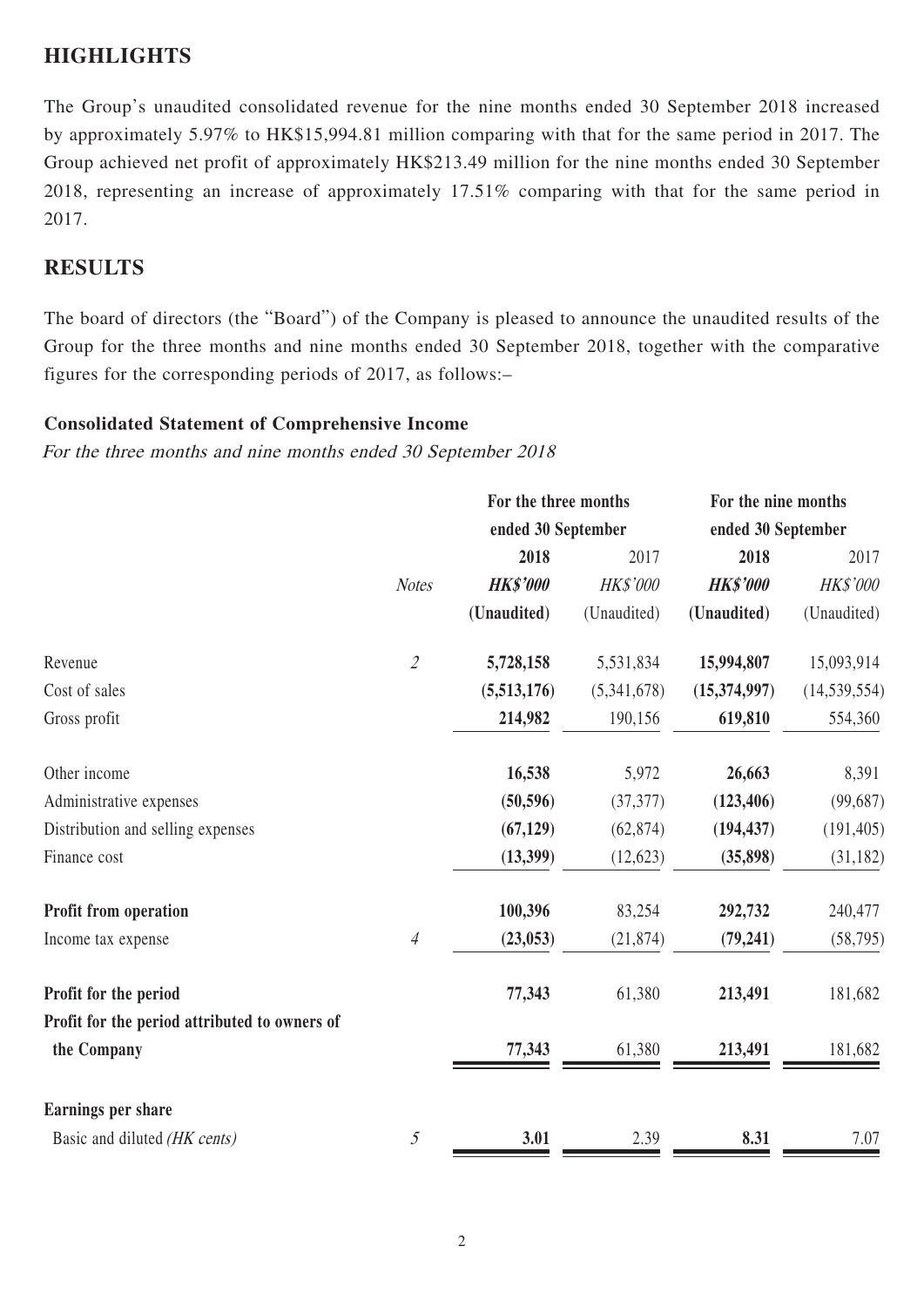### **1. BASIS OF PREPARATION**

The unaudited quarterly financial statements have been prepared in accordance with Hong Kong Financial Reporting Standards ("HKFRSs") issued by the Hong Kong Institute of Certified Public Accountants (the "HKICPA"). In addition, these financial statements include applicable disclosures required by the GEM Listing Rules and by the Hong Kong Companies Ordinance (Cap. 622).

The unaudited consolidated results for the nine months ended 30 September 2018 have not been reviewed or audited by the external auditors of the Company but have been reviewed by the audit committee of the Company.

The accounting policies and basis of preparation used in the preparation of the unaudited condensed consolidated results are consistent with those used in the Company's annual financial statements for the year ended 31 December 2017, except for the new amendments to HKFRSs issued by the HKICPA that the Group has applied, for the first time, for the preparation of the Group's condensed consolidated financial statements:

| HKFRS 9               | <b>Financial Instruments</b>                                            |
|-----------------------|-------------------------------------------------------------------------|
| HKFRS 15              | Revenue from Contracts with Customers and the related Amendments        |
| $HK(IFRIC) - Int 22$  | Foreign Currency Transactions and Advance Consideration                 |
| Amendments to HKFRS 2 | Classification and Measurement of Share-based Payment Transactions      |
| Amendments to HKFRS 4 | Applying HKFRS 9 Financial Instruments with HKFRS 4 Insurance Contracts |
| Amendments to HKAS 28 | As part of the Annual Improvements to HKFRSs 2014-2016 Cycle            |
| Amendments to HKAS 40 | Transfers of Investment Property                                        |

The new and amendments to HKFRSs have been applied in accordance with the relevant transition provisions in the respective standards and amendments which results in changes in accounting policies, amounts reported and/or disclosures as described below.

### **1.1 Impacts and changes in accounting policies of application on HKFRS 15 Revenue from Contracts with Customers**

The Group has applied HKFRS 15 for the first time in the latest interim period. HKFRS 15 superseded HKAS 18 Revenue, HKAS 11 Construction Contracts and the related interpretations.

A contract liability represents the Group's obligation to transfer goods or services to a customer for which the Group has received consideration (or an amount of consideration is due) from the customer.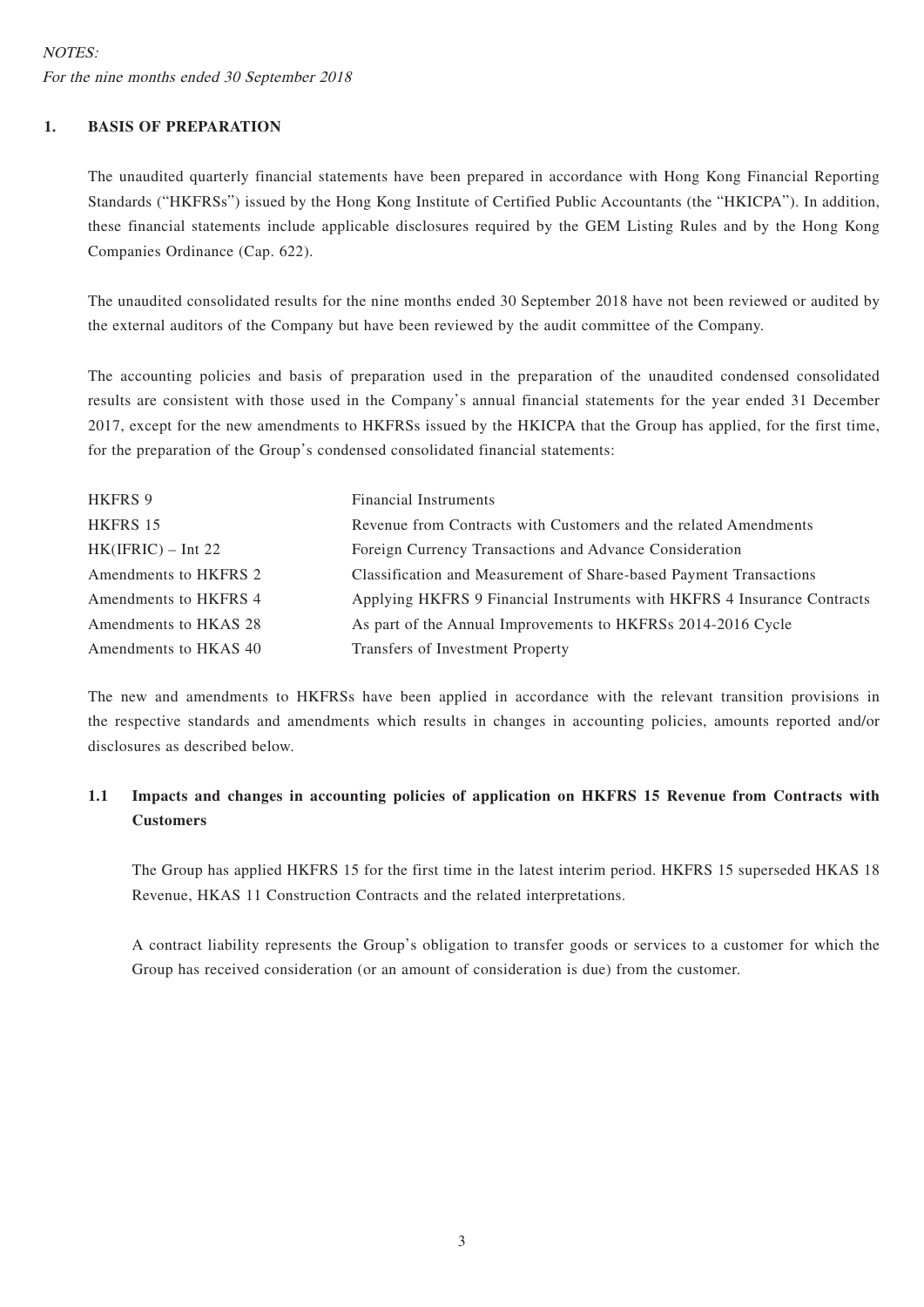#### **1.2 Impacts and changes in accounting policies of application on HKFRS 9 Financial Instruments**

In the current period, the Group has applied HKFRS 9 Financial Instruments and the related consequential amendments to other HKFRSs. HKFRS 9 introduces new requirements for 1) the classification and measurement of financial assets and financial liabilities, 2) expected credit losses ("ECL") for financial assets and 3) general hedge accounting.

The Group has applied HKFRS 9 in accordance with the transition provisions set out in HKFRS 9. i.e. applied the classification and measurement requirements (including impairment) retrospectively to instruments that have not been derecognised as at 1 January 2018 (date of initial application) and has not applied the requirements to instruments that have already been derecognised as at 1 January 2018. The difference between carrying amounts as at 31 December 2017 and the carrying amounts as at 1 January 2018 are recognised in the opening retained profits and other components of equity, without restating comparative information.

Accordingly, certain comparative information may not be comparable as comparative information was prepared under HKAS 39 Financial Instruments: Recognition and Measurement.

#### **1.2.1 Key changes in accounting policies resulting from application of HKFRS 9**

#### Classification and measurement of financial assets

Trade receivables arising from contracts with customers are initially measured in accordance with HKFRS 15.

All recognised financial assets that are within the scope of HKFRS 9 are subsequently measured at amortised cost or fair value, including unquoted equity investments measured at cost less impairment under HKAS 39.

#### Equity instrument designated as at fair value through other comprehensive income ("FVTOCI")

At the date of initial application, the Group may make an irrevocable election (on an instrument-byinstrument basis) to designate investments in equity instruments as at FVTOCI.

Investments in equity instruments at FVTOCI are initially measured at fair value plus transaction costs. Subsequently, they are measured at fair value with gains and losses arising from changes in fair value recognised in OCI and accumulated in reserve; and are not subject to impairment assessment.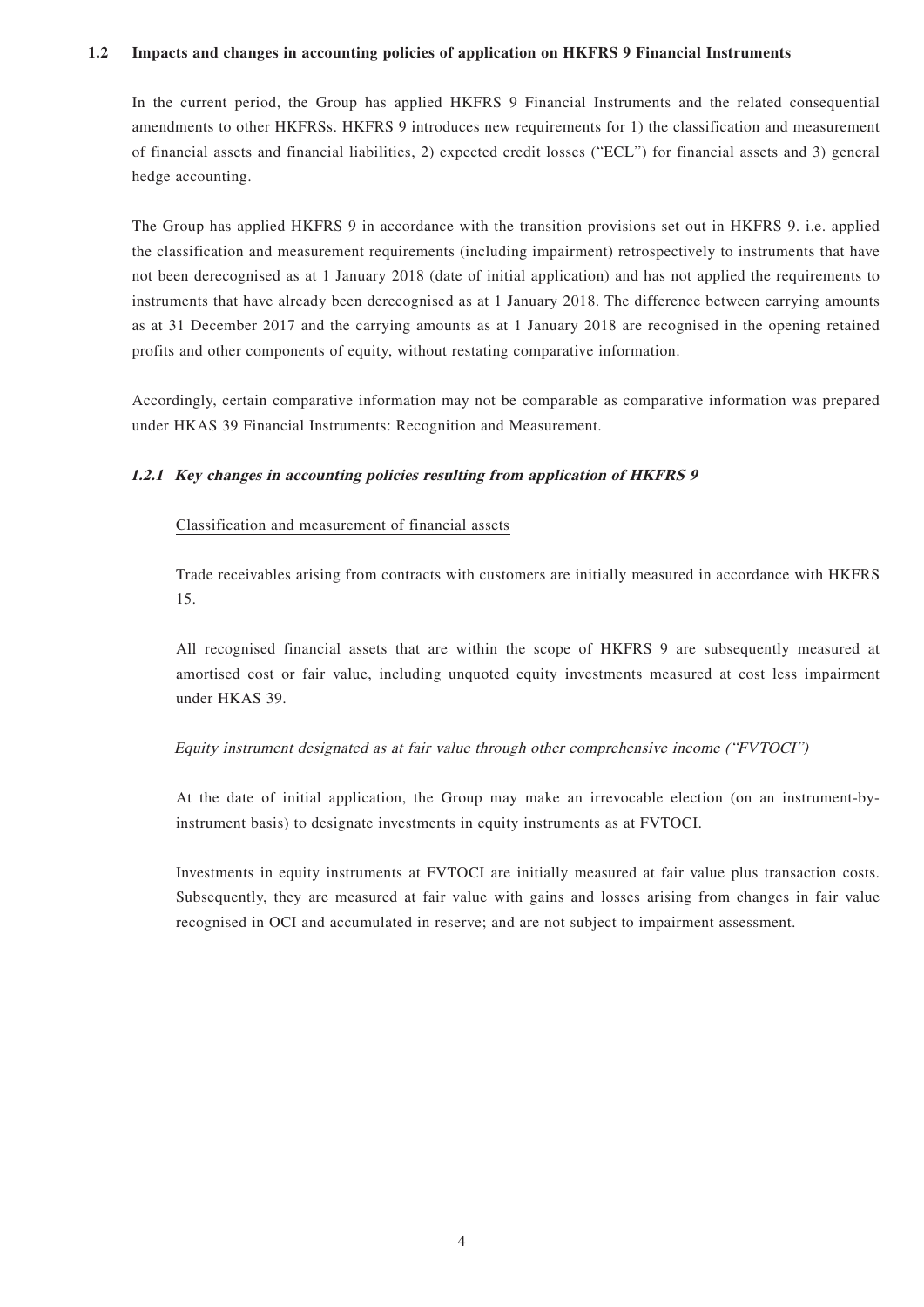#### **1.2.2 Summary of effects arising from initial application of HKFRS 9**

The Group elected to present in OCI for the fair value changes of its equity investment previously classified as available-for-sale investments, which related to unquoted equity investments previously measured at cost less impairment under HKAS 39. These investments are not held for trading and not expected to be sold in the foreseeable future. At the date of initial application of HKFRS 9, HK\$21,384,000 were reclassified from available-for-sale investments to equity instruments at FVTOCI, which related to unquoted equity investments previously measured at cost less impairment under HKAS 39.

The application of the other new amendments to HKFRSs in the current interim period has had no material effect on the amounts reported in these condensed consolidated financial statements and/or disclosures set out in these condensed consolidated financial statements.

The Group has not early adopted any other standard, amendment or interpretation that has been issued but is not yet effective.

#### **Comparative figures**

Certain comparative figures have been reclassified to conform to the current period's presentation. The Directors considered that the reclassification would result in more appropriate manner to reflect the core business of the Group. These reclassifications have no impact on the Group's total equity as at 30 September 2017 or the Group's profit or loss for the three months and nine months ended 30 September 2017.

#### **2. REVENUE**

The principal activities of the Group are the provision of professional integrated information technology ("IT") solutions and services, and distribution of IT corporate products, digital products, own brand products and related parts and components.

Revenue represents net amount received and receivable for the sales of different types of IT products, self developed products, provision of professional integrated IT solutions and services net of corresponding sales related taxes and rebate. The amounts of each significant category of revenue recognised in revenue for the nine months ended 30 September 2018 and 2017 are as follows:

|                             | For the nine months<br>ended 30 September |             |  |
|-----------------------------|-------------------------------------------|-------------|--|
|                             |                                           |             |  |
|                             | 2018                                      | 2017        |  |
|                             | <b>HK\$'000</b>                           | HK\$'000    |  |
|                             | (Unaudited)                               | (Unaudited) |  |
| Revenue                     |                                           |             |  |
| <b>IT Consumer Products</b> | 8,382,021                                 | 8,075,555   |  |
| IT Corporate Products       | 5,031,910                                 | 3,862,798   |  |
| Others                      | 2,580,876                                 | 3,155,561   |  |
|                             | 15,994,807                                | 15,093,914  |  |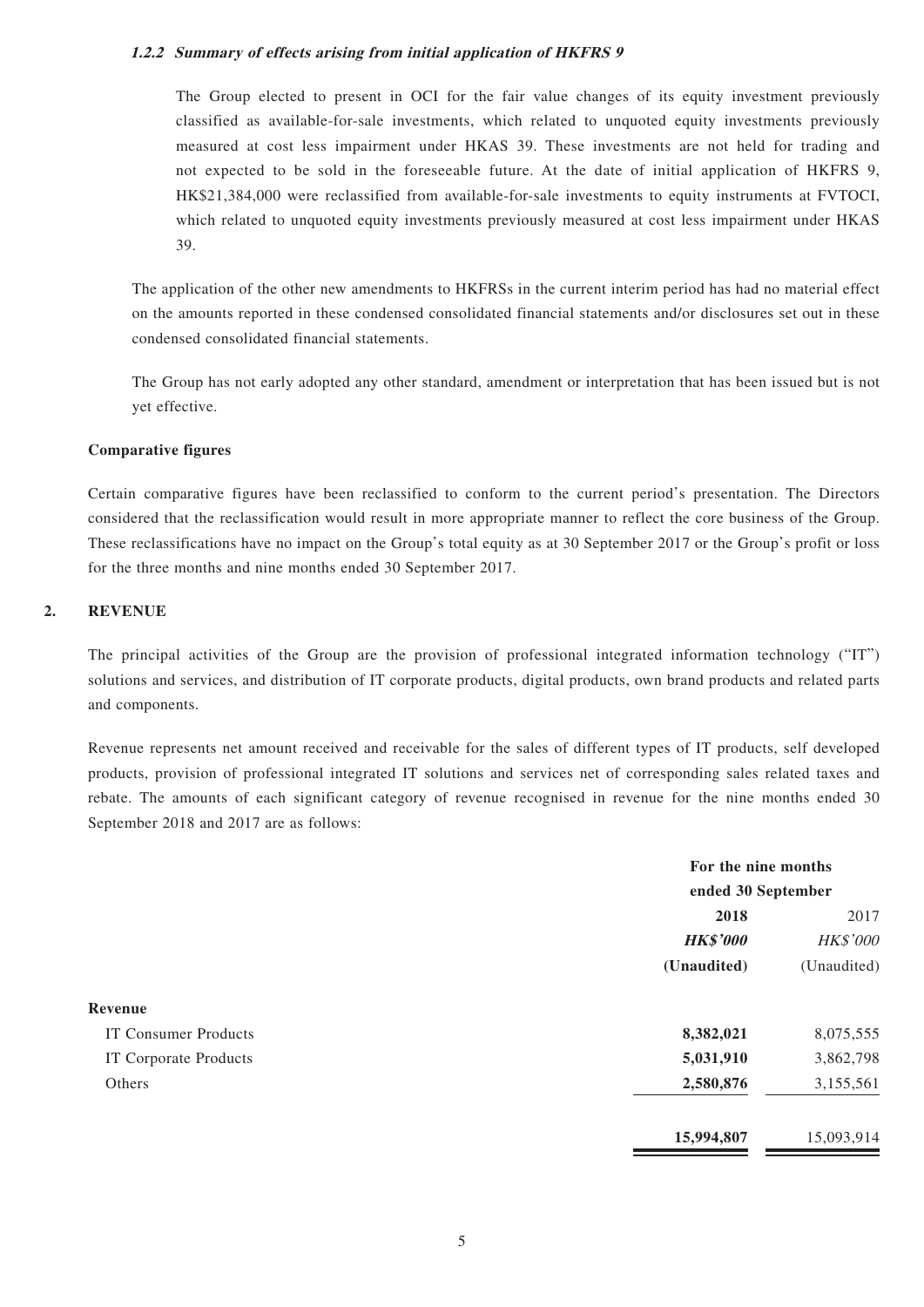#### **3. SEGMENT INFORMATION**

Information reported to the executive Directors or management of the Company, being the chief operating decision maker (the "CODM"), for the purposes of resource allocation and assessment of segment performance focuses on types of goods or services delivered or provided.

The Group's reportable and operating segments under HKFRS 8 are as follows:

- (a) IT Consumer Products distribution of IT consumer products which include mainly personal computers ("PC"), digital products and IT accessories.
- (b) IT Corporate Products distribution of IT corporate products which mainly include storage products, minicomputers, networking products, personal computer servers, intelligent building management system ("IBMS") products and unified communication and contact centre ("UC  $&$  CC") products.
- (c) Others distribution of smartphones and development of its own brand products. The own brand products include but not limited to mobile location-based service ("LBS") products and provision of professional integrated IT solutions and services.

Segment profit represents the profit earned by each segment without allocation of other income, finance costs as well as unallocated head office and corporate expenses. The measure reported to the CODM for the purposes of resource allocation and performance assessment.

The following is an analysis of the Group's revenue and results by reportable and operating segment for the nine months ended 30 September 2018 and 2017:

|                                                | For the nine months ended 30 September 2018 |                 |                 |                 |  |  |
|------------------------------------------------|---------------------------------------------|-----------------|-----------------|-----------------|--|--|
|                                                | <b>IT Consumer</b><br><b>IT Corporate</b>   |                 |                 |                 |  |  |
|                                                | <b>Products</b>                             | <b>Products</b> | <b>Others</b>   | <b>Total</b>    |  |  |
|                                                | <b>HK\$'000</b>                             | <b>HK\$'000</b> | <b>HK\$'000</b> | <b>HK\$'000</b> |  |  |
|                                                | (Unaudited)                                 | (Unaudited)     | (Unaudited)     | (Unaudited)     |  |  |
| Revenue                                        |                                             |                 |                 |                 |  |  |
| External sales                                 | 8,382,021                                   | 5,031,910       | 2,580,876       | 15,994,807      |  |  |
| <b>Segment profit</b>                          | 179,728                                     | 224,856         | 10,062          | 414,646         |  |  |
| Other income                                   |                                             |                 |                 | 26,663          |  |  |
| Finance costs                                  |                                             |                 |                 | (35, 898)       |  |  |
| Unallocated head office and corporate expenses |                                             |                 |                 | (112, 679)      |  |  |
| Profit before tax                              |                                             |                 |                 | 292,732         |  |  |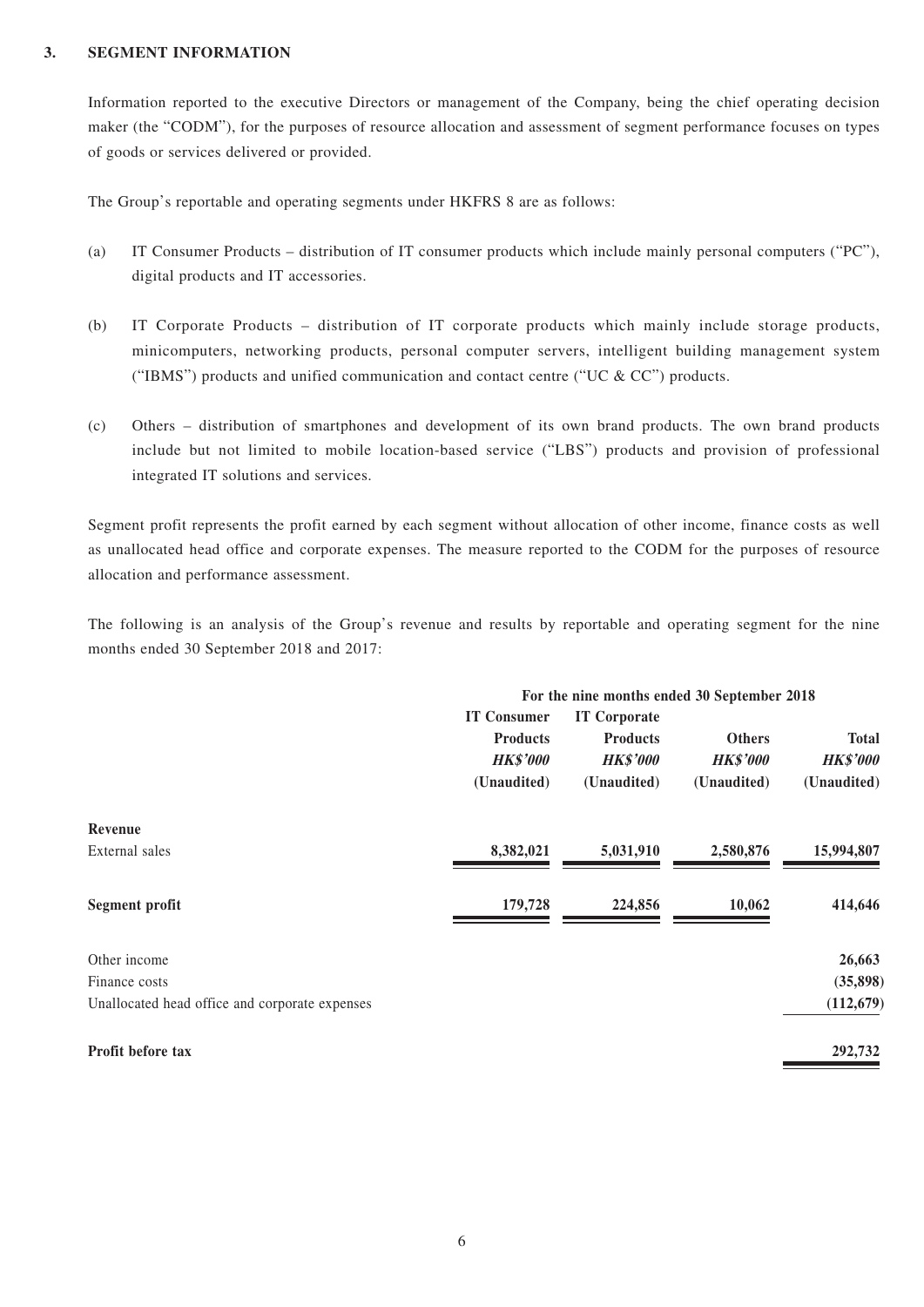|                                                | For the nine months ended 30 September 2017 |                 |                 |                 |  |  |
|------------------------------------------------|---------------------------------------------|-----------------|-----------------|-----------------|--|--|
|                                                | IT Consumer<br>IT Corporate                 |                 |                 |                 |  |  |
|                                                | Products                                    | Products        | Others          | Total           |  |  |
|                                                | <b>HK\$'000</b>                             | <b>HK\$'000</b> | <b>HK\$'000</b> | <b>HK\$'000</b> |  |  |
|                                                | (Unaudited)                                 | (Unaudited)     | (Unaudited)     | (Unaudited)     |  |  |
| Revenue                                        |                                             |                 |                 |                 |  |  |
| External sales                                 | 8,075,555                                   | 3,862,798       | 3,155,561       | 15,093,914      |  |  |
| <b>Segment profit</b>                          | 152,485                                     | 174,448         | 19,309          | 346,242         |  |  |
| Other income                                   |                                             |                 |                 | 8,391           |  |  |
| Finance costs                                  |                                             |                 |                 | (31, 182)       |  |  |
| Unallocated head office and corporate expenses |                                             |                 |                 | (82, 974)       |  |  |
| Profit before tax                              |                                             |                 |                 | 240,477         |  |  |

#### **Geographical information**

The following provides an analysis of the Group's sales by geographical market for the nine months ended 30 September 2018 and 2017, based on the origin of the goods:

|                 |                 | For the nine months |  |  |
|-----------------|-----------------|---------------------|--|--|
|                 |                 | ended 30 September  |  |  |
|                 | 2018            | 2017                |  |  |
|                 | <b>HK\$'000</b> | HK\$'000            |  |  |
|                 | (Unaudited)     | (Unaudited)         |  |  |
| Mainland, China | 15,884,396      | 15,050,862          |  |  |
| Other regions   | 110,411         | 43,052              |  |  |
|                 | 15,994,807      | 15,093,914          |  |  |

### **4. INCOME TAX EXPENSE**

Taxes on profit assessable elsewhere have been calculated at the rates of tax prevailing in the countries in which the Group operates, based on existing legislations, interpretations and practices in respect thereof.

Pursuant to the rules and regulations of the Bermuda, the Company is not subject to any income tax in the Bermuda.

Hong Kong Profits Tax is calculated at 16.5% of the estimated assessable profit for the nine months ended 30 September 2018 and 2017.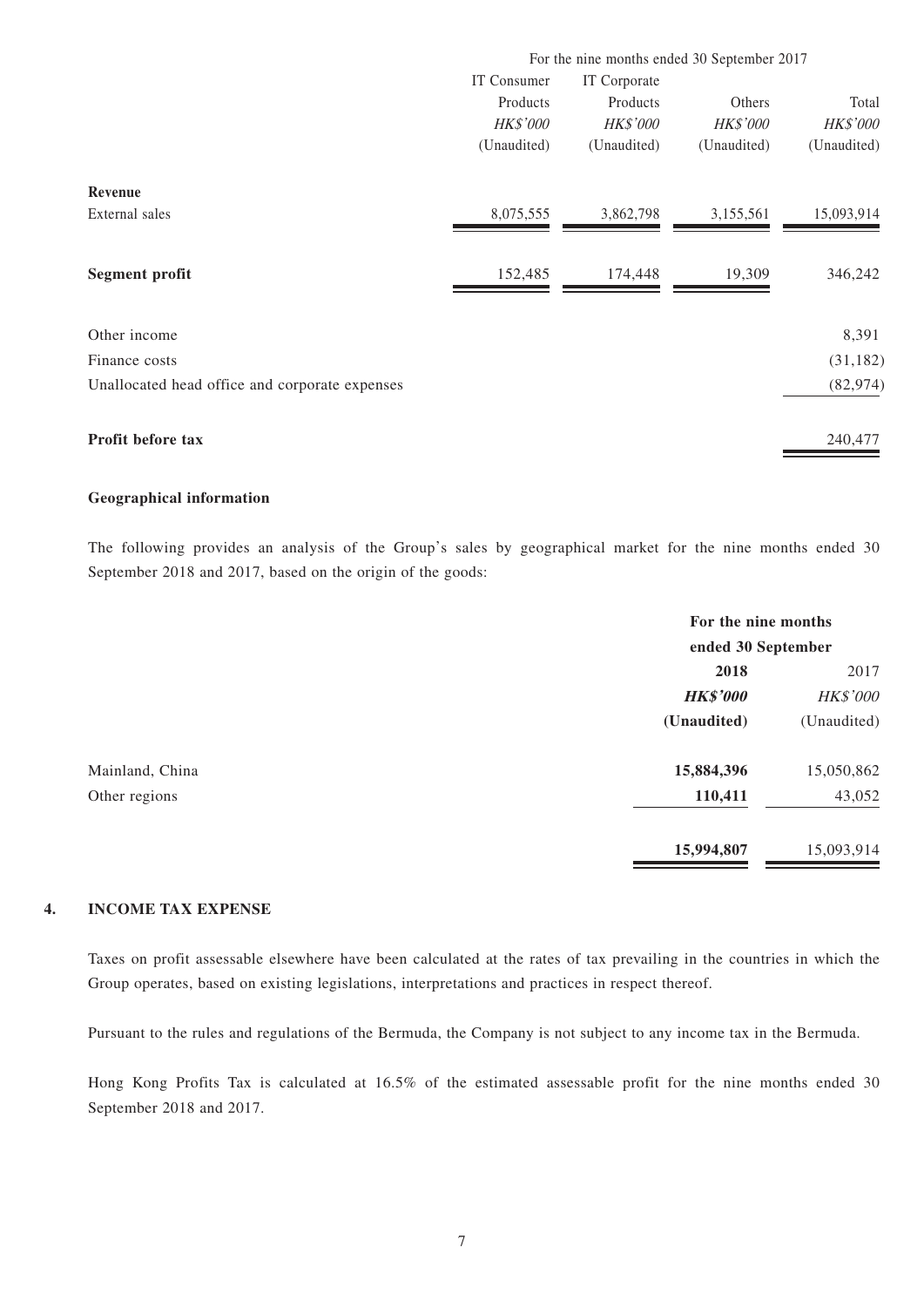Under the Law of the PRC on Enterprise Income Tax (the "EIT Law") and Implementation Regulation of the EIT Law, the tax rates of the Company's PRC subsidiaries is 25% for the nine months ended 30 September 2018 and 2017.

The Group did not have any significant unprovided deferred tax liabilities (including withholding tax) in respect of the period.

### **5. EARNINGS PER SHARE**

The calculation of the basic and diluted earnings per share attributable to owners of the Company is based on the following data:

|                                                             | For the three months<br>ended 30 September |                 | For the nine months<br>ended 30 September |             |
|-------------------------------------------------------------|--------------------------------------------|-----------------|-------------------------------------------|-------------|
|                                                             |                                            |                 |                                           |             |
|                                                             | 2018<br>2017                               |                 | 2018                                      | 2017        |
|                                                             | <b>HK\$'000</b>                            | <b>HK\$'000</b> | <b>HK\$'000</b>                           | HK\$'000    |
|                                                             | (Unaudited)                                | (Unaudited)     | (Unaudited)                               | (Unaudited) |
| <b>Earnings</b>                                             |                                            |                 |                                           |             |
| Profit for the period attributable to owners of the Company | 77,343                                     | 61,380          | 213,491                                   | 181,682     |
|                                                             | 2018                                       | 2017            | 2018                                      | 2017        |
|                                                             | $\boldsymbol{\delta}$                      | '000            | $\partial \theta$                         | '000        |
| Number of Share                                             |                                            |                 |                                           |             |
| Weighted average number of ordinary shares and              |                                            |                 |                                           |             |
| convertible preference shares for the purpose of            |                                            |                 |                                           |             |
| basic and diluted earnings per share                        | 2,570,520                                  | 2,570,520       | 2,570,520                                 | 2,570,520   |

As there were no diluted shares during the three months and the nine months ended 30 September 2018 and 2017, the diluted earnings per share was same as basic earnings per share.

### **6. RESERVES**

During the period under review, there was no movement to and from any reserves.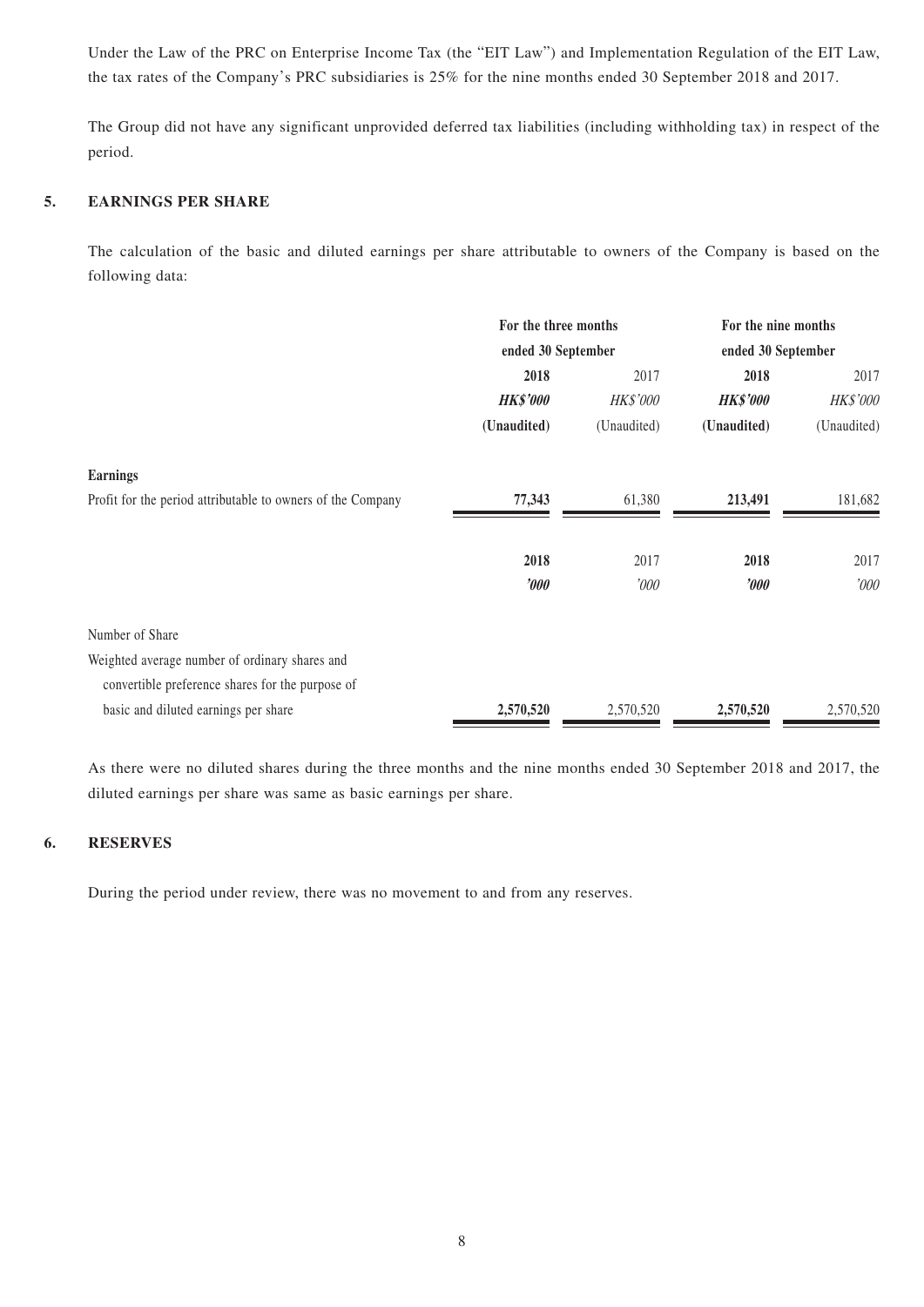## **DIVIDEND**

The Directors do not recommend the payment of any dividend for the nine months ended 30 September 2018 (2017: Nil).

The payment of a final dividend of HK\$0.03 per share for the year ended 31 December 2017 has been resolved at the annual general meeting of the Company held on 18 May 2018. The date of payment was on 7 June 2018.

## **BUSINESS REVIEW**

The global economic environment changed dramatically during 2018, which imposed more uncertainties on the economic development of the PRC. Under the operation policy of "expanding omni-channel, being professional, developing new distribution and being a partner to help customer grow", the Group constantly promoted the research and development and construction of new internet distribution platform, and optimised online operation system and offline channel system; explored channel resources and industrial demands to deepen the industrial application and expansion of big data and AI solutions; and enhanced the accumulation on cloud resources and specialised service capabilities to promote the industrial "cloud business" solutions and specialised service business.

The Group recorded revenue of HK\$15,994.81 million for the first three quarters of 2018, representing an increase of 5.97% as compared to the corresponding period of the last financial year. The overall gross profit margin was 3.88% for the first three quarters of 2018, representing an increase of 0.21 percentage point as compared to the corresponding period of the last financial year. For the first three quarters of 2018, profit attributable to shareholders amounted to approximately HK\$213.49 million, representing an increase of 17.51% as compared to the corresponding period of the last financial year, and basic earnings per share amounted to HK8.31 cents, representing an increase of approximately HK1.24 cents as compared with HK7.07 cents in the corresponding period of the last financial year.

The Group continues to strengthen informatization development and business process transformation and optimization to continuously improve operation management efficiency. It continues to adhere to strict credit management and accounts receivable management. Due to the expansion of e-commerce sales and the increase in sales of IT corporate products, both of which have longer accounts receivable collection period, the payment collection slowed down for the first three quarters of 2018, and the turnover of accounts receivable slowed down slightly compared with the same period of the last financial year. In the first three quarters of 2018, the Group conducted strong cost control. Distribution and selling expenses and administrative expenses remained stable as compared to that in the same period of last year, while research and development expenses increased significantly as compared to the same period of last year as more technical staff were hired and more investment was made and the finance cost increased as compared to the same period of last year for the reason of exchange losses.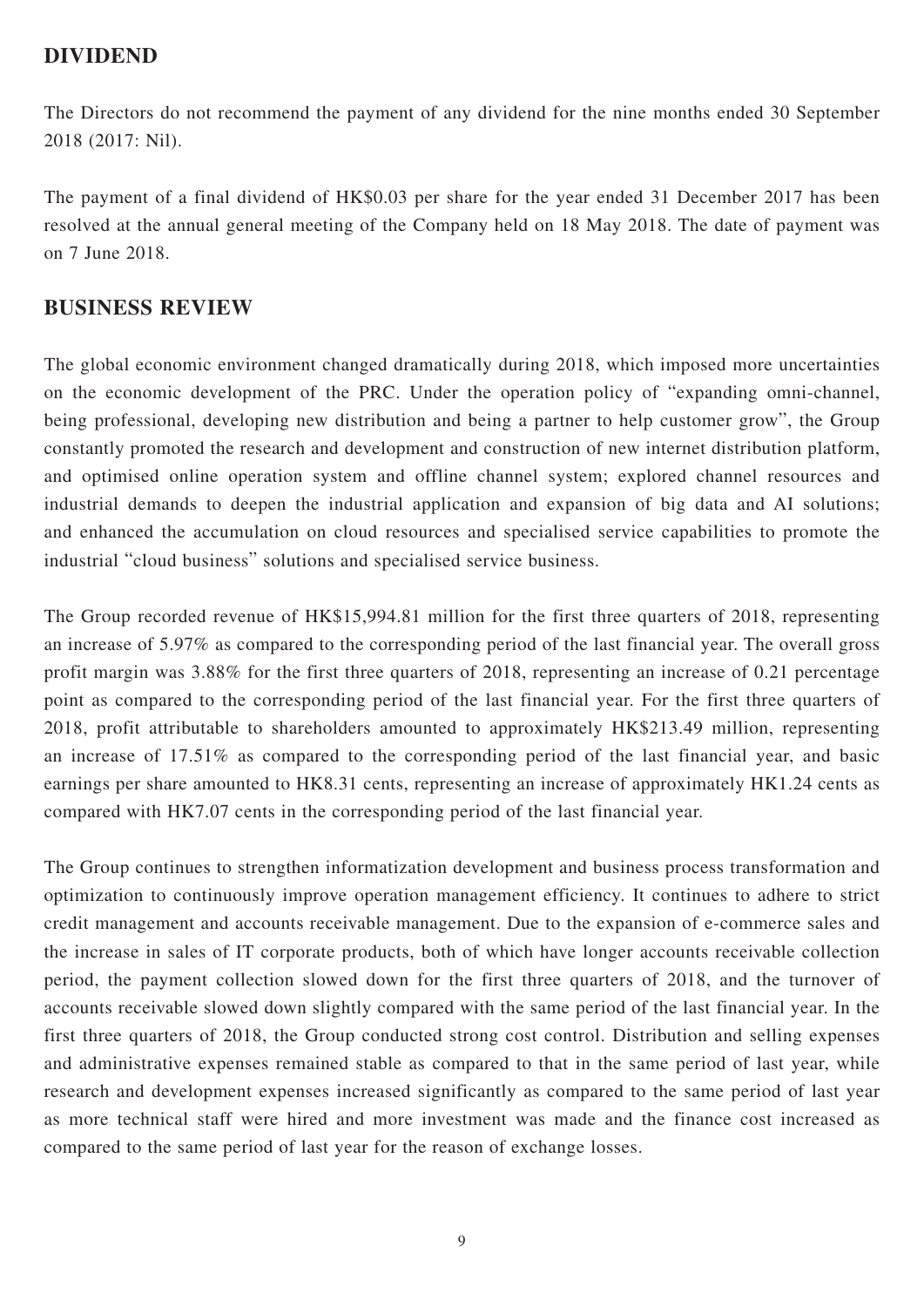The analysis of the turnover and profit of the three operating segments of the Group for the nine months ended 30 September 2018 is as follows (the fluctuation of exchange rate of Renminbi might affect the amount/percentage of the segment):

**IT consumer products distribution business:** Cooperated with core manufacturers to promote sales and maintain stable market position; advanced new business cooperation and channel expansion rapidly and recorded stable increase in the sales of new product lines; the turnover of this segment increased by 3.79% to HK\$8,382.02 million as compared to the same period of last year, and the profit increased by 17.87% to HK\$179.73 million as compared to the same period of last year.

**IT corporate products distribution business:** By Actively expanding industry solutions and related services that are based on cloud computing, big data and artificial intelligence technologies to satisfy the needs of the customers, all product lines of this business segment achieved overall growth in sales volume and revenue. Its turnover rose by 30.27% to HK\$5,031.91 million as compared to the same period of last year, and its profit increased by 28.90% to HK\$224.86 million.

**Other businesses:** Smart phones sales continued to decline, as a result, the business segment's turnover fell to HK\$2,580.88 million, representing a decrease of 18.21% over the same period of last year and its profit fell by 47.89% to HK\$10.06 million due to the combination of the falling sales of smart phones and the loss from clearing LBS product inventories.

## **OUTLOOK**

Looking forward, the PRC's overall economy shall remain stable and continue to seek progress while maintaining stability despite the increasing external and internal pressure. The Group will stick to the operation policy of "expanding omni-channel, being professional, developing new distribution and being a partner to help customer grow", use internet technology to integrate on-line and off-line resources and create an innovative internet distribution platform and operation system. Oriented to the demand of upstream and downstream customers, the enterprise-level business will exploit channel resources and enhance technologies and industrial solution capabilities, strengthen the industry penetration and landing capability of cloud service so as to empower partners and create new value for shareholders.

## **EVENTS AFTER THE REPORTING PERIOD**

There are no significant events after the reporting period up to the date of this announcement.

## **COMPLIANCE WITH THE CORPORATE GOVERNANCE CODE**

To the best knowledge of the Board, the Company had complied with the Corporate Governance Code as set out in Appendix 15 of the GEM Listing Rules throughout the nine months ended 30 September 2018.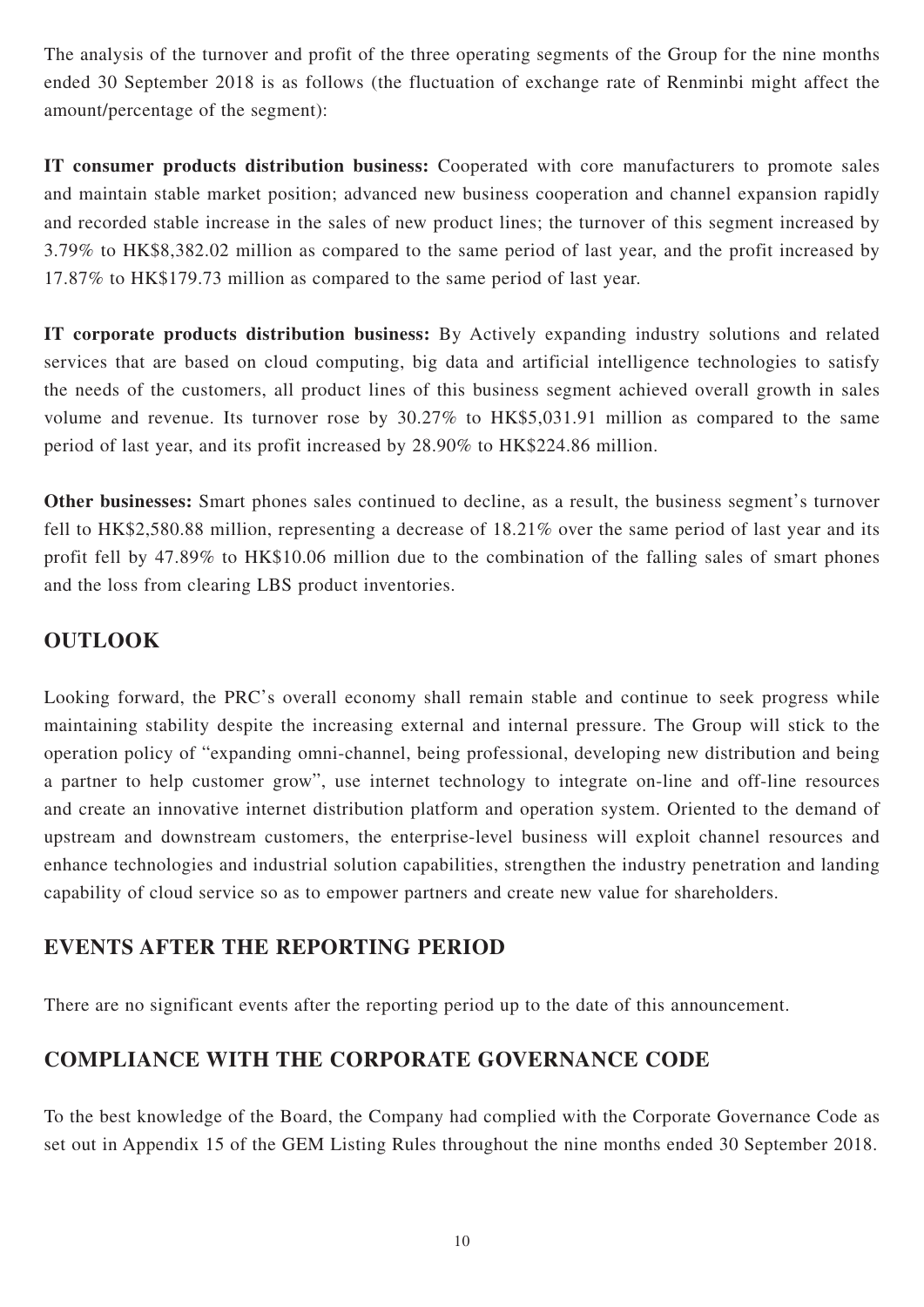## **AUDIT COMMITTEE**

Pursuant to Rule 5.28 of the GEM Listing Rules, the Company has established the Audit Committee with written terms of reference aligned with the provision of the code provisions set out in Appendix 15 of the GEM Listing Rules.

The primary responsibilities of the audit committee of the Company (the "Audit Committee") are to review and supervise the financial reporting process and internal control system of the Group. The members of the Audit Committee are Mr. Jonathan Chan Ming Sun (Chairman), Mr. Robert Ip Chun Chung, Mr. Sun Dongfeng and Mr. Cheng Yuk Kin.

The financial information in this announcement has not been reviewed or audited by the external auditor of the Company but the Audit Committee has reviewed the Group's results for the nine months ended 30 September 2018.

## **REMUNERATION COMMITTEE**

The primary responsibilities of the remuneration committee of the Company (the "Remuneration Committee") are to review and make recommendation for the remuneration policy of the directors and senior management. The members of the Remuneration Committee are Mr. Jonathan Chan Ming Sun (Chairman), Mr. Robert Ip Chun Chung, Mr. Sun Dongfeng and Mr. Zhu Jianqiu.

## **NOMINATION COMMITTEE**

The primary responsibilities of the nomination committee of the Company (the "Nomination Committee") are to formulate nomination policy and make recommendation to the Board on nomination and appointment of directors and board succession. The members of the Nomination Committee are Mr. Zhao Yong (Chairman), Mr. Robert Ip Chun Chung, Mr. Sun Dongfeng and Mr. Jonathan Chan Ming Sun.

# **PURCHASE, SALE AND REDEMPTION OF THE COMPANY'S LISTED SECURITIES**

During the nine months ended 30 September 2018, neither the Company nor any of its subsidiaries had purchased, sold or redeemed any of the Company's listed securities.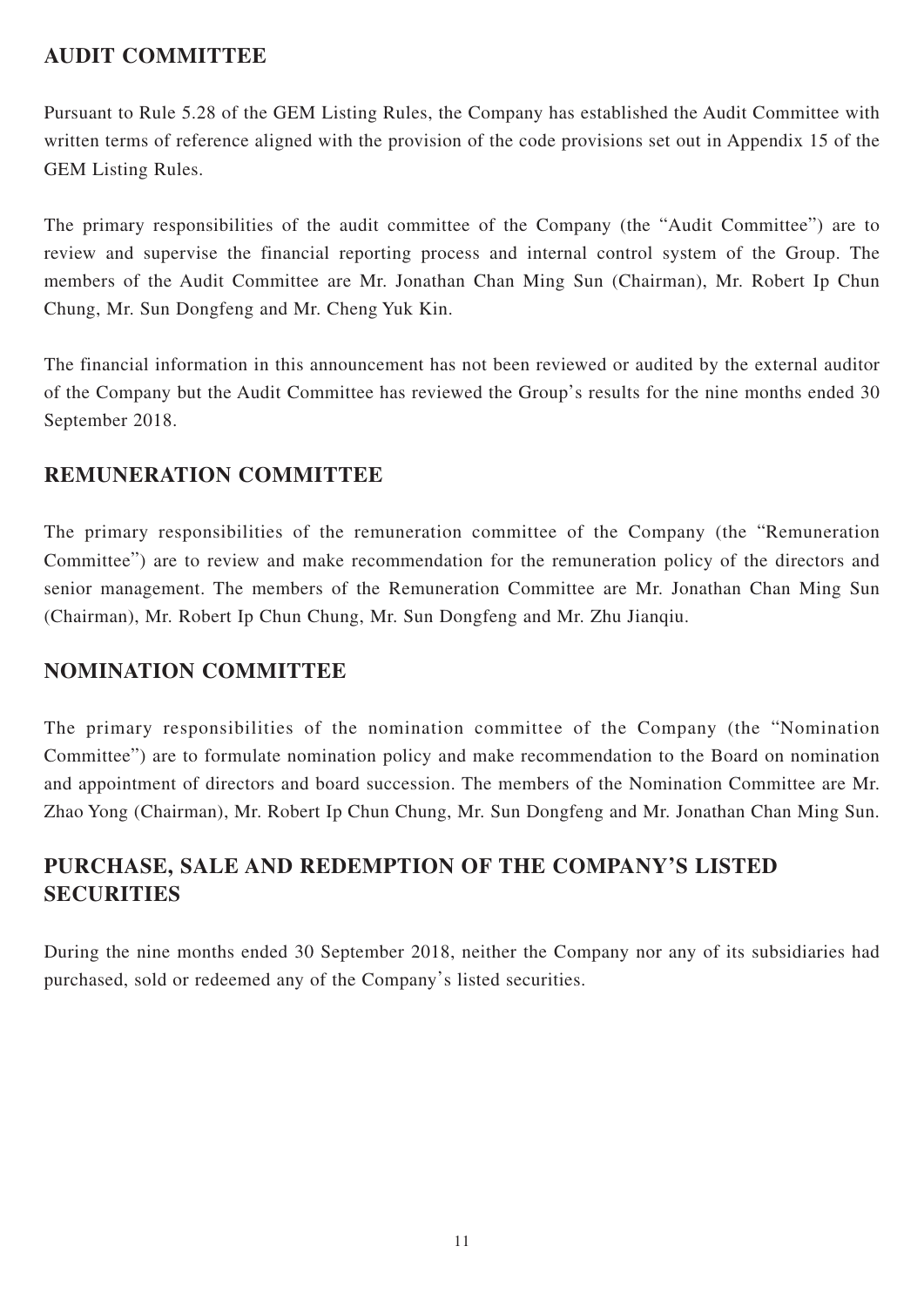# **INTERESTS AND SHORT POSITIONS OF THE DIRECTORS AND CHIEF EXECUTIVE**

As at 30 September 2018, the interests or short positions of the Directors and chief executive of the Company in the ordinary shares of the Company (the "Shares"), underlying Shares or debentures of the Company and its associated corporations (within the meaning of Part XV of the Securities and Futures Ordinance (Chapter 571 of the laws of Hong Kong) (the "SFO")) which are required (a) to be notified to the Company and the Stock Exchange pursuant to Divisions 7 and 8 of Part XV of the SFO (including interests or short positions which they are taken or deemed to have under such provisions of the SFO); or (b) pursuant to Section 352 of the SFO, to be entered in the register referred to therein; or (c) have to be notified to the Company and the Stock Exchange pursuant to the required standards of dealing by directors as referred to in Rule 5.46 of the GEM Listing Rules were as follows:

### **(i) Interests in Shares**

|                                                  |                                         | Name of<br>ordinary | Approximate<br>percentage of |
|--------------------------------------------------|-----------------------------------------|---------------------|------------------------------|
| <b>Number of Director</b>                        | Capacity                                | shares held         | interest                     |
|                                                  |                                         | (Note 1)            |                              |
| Mr. Zhu Jianqiu<br>("Mr. Zhu") ( <i>Note 2</i> ) | Interest in a controlled<br>corporation | $82,415,762$ (L)    | 5.67%                        |

Note:

1. (L) represents long position.

2. Mr. Zhu is the sole shareholder of Typical Faith Limited, which in turn held the 82,415,762 Shares.

Save as disclosed in this paragraph, as at 30 September 2018, none of the Directors or chief executive of the Company had interests in any securities of the Company or any of its associated corporations (within the meaning of Part XV of the SFO) which are required (a) to be notified to the Company and the Stock Exchange pursuant to Divisions 7 and 8 of Part XV of the SFO (including interests or short positions which they are taken or deemed to have under such provisions of the SFO); or (b) pursuant to section 352 of the SFO, to be entered in the register referred to therein; or (c) have to be notified to the Company and the Stock Exchange pursuant to the required standards of dealing by directors as referred to in Rule 5.46 of the GEM Listing Rules.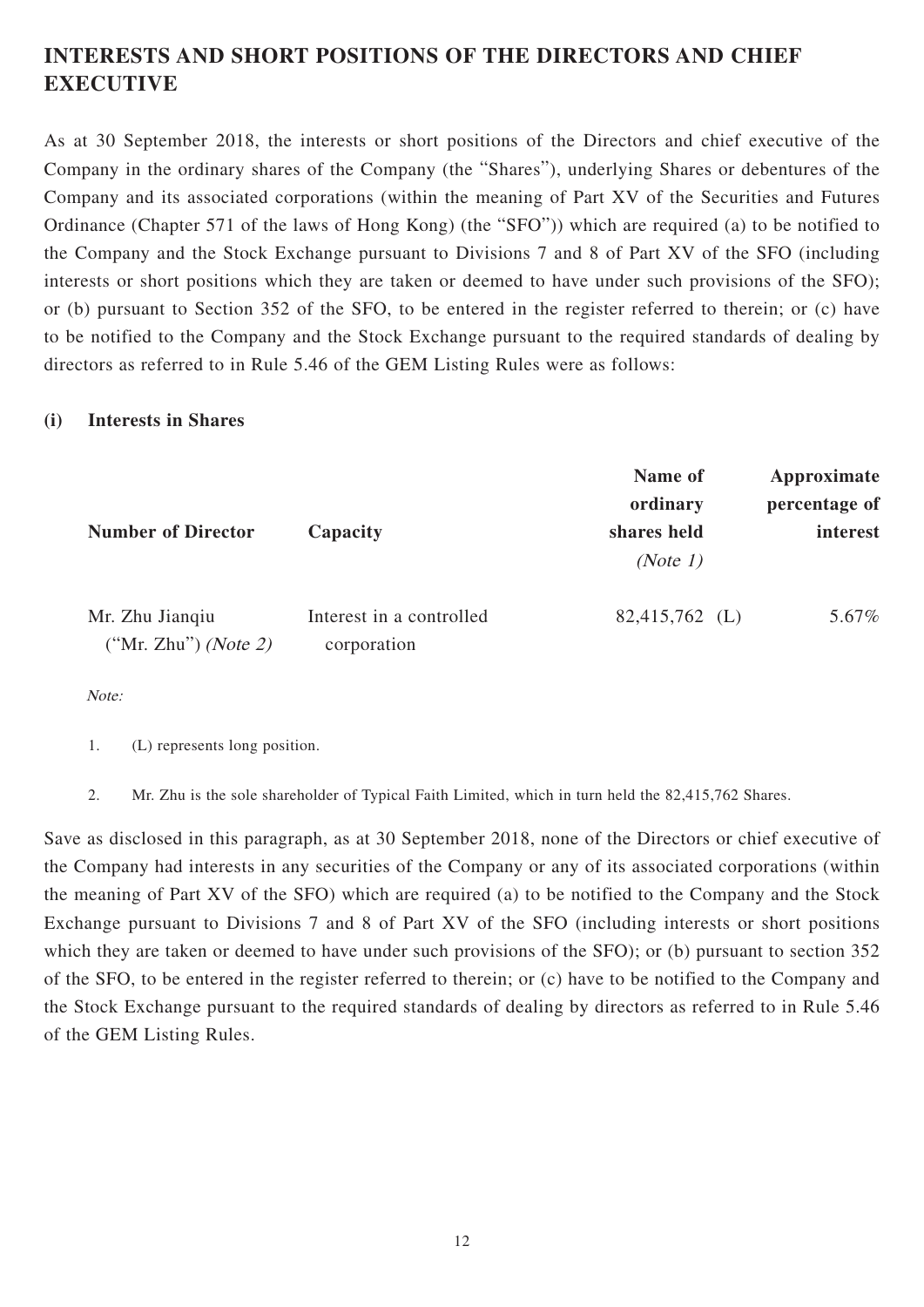## **DIRECTORS' RIGHTS TO ACQUIRE SHARES OR DEBENTURES**

At no time during the nine months ended 30 September 2018 were rights to acquire benefits by means of the acquisition of shares in or debentures of the Company granted to any Director or their respective spouse or minor children, or were any such rights exercised by them; or was the Company, its holding company, or any of its subsidiaries a party to any arrangement to enable the Directors to acquire such rights in any other body corporate. As at the date of this announcement, the Company has not granted any share options to the Directors.

## **INTERESTS OF THE SUBSTANTIAL SHAREHOLDERS IN THE COMPANY**

So far as was known to the Directors, as at 30 September 2018, the persons or companies (not being a Director or chief executive of the Company) whose interests or short positions in the Shares or underlying Shares or debentures of the Company which would fall to be disclosed or were notified to the Company and the Stock Exchange pursuant to the positions under Divisions 2 and 3 of Part XV of the SFO as recorded in the register required to be kept under section 336 of the SFO or who were directly or indirectly deemed to be interested in 5% or more of the nominal value of any class of share capital carrying rights to vote in all circumstances at general meetings of any member of the Group were as follows:

### **Long positions in Shares**

| Name of substantial shareholder                                  | Capacity                                   | <b>Class of</b><br>shares | Number of<br>shares held        | Approximate<br>percentage of<br>interest in<br>relevant class<br>of shares |
|------------------------------------------------------------------|--------------------------------------------|---------------------------|---------------------------------|----------------------------------------------------------------------------|
|                                                                  |                                            |                           | (Note 1)                        | (Note 2)                                                                   |
| Sichuan Changhong Electric Co.,<br>Limited ("Sichuan Changhong") | Interests of controlled<br>corporation and | Ordinary                  | $1,008,368,000$ (L)<br>(Note 3) | 69.32%                                                                     |
|                                                                  | beneficial owner                           | Preference                | $1,115,868,000$ (L)<br>(Note 4) | 100.00%                                                                    |
| Changhong (Hong Kong) Trading<br>Limited ("Changhong Hong Kong") | Interests of controlled<br>corporation and | Ordinary                  | 913,000,000 (L)<br>(Note 5)     | 62.76%                                                                     |
|                                                                  | beneficial owner                           | Preference                | $1,115,868,000$ (L)<br>(Note 4) | 100.00%                                                                    |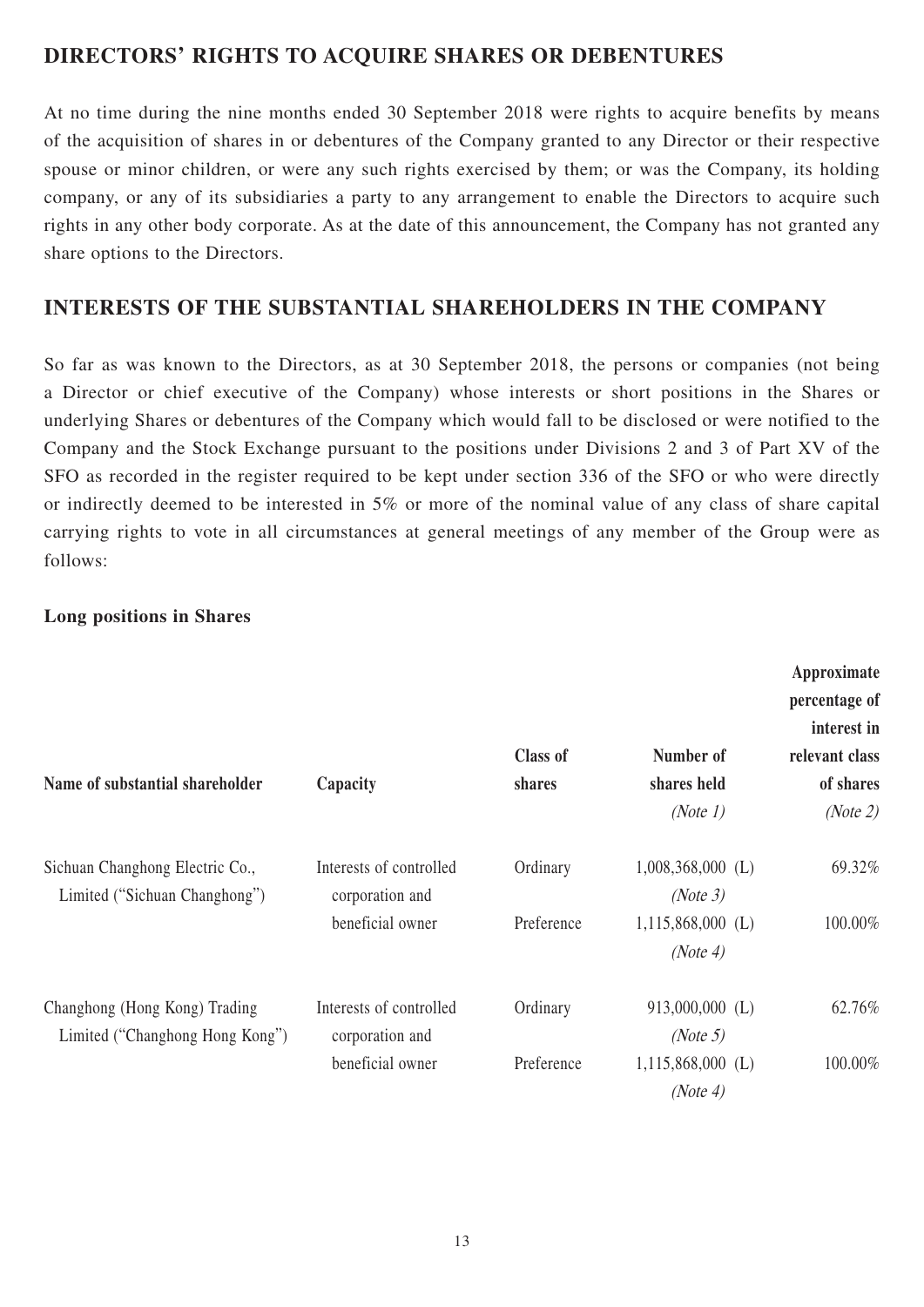| Name of substantial shareholder                                                                   | Capacity                               | <b>Class of</b><br>shares | Number of<br>shares held<br>(Note 1)   | Approximate<br>percentage of<br>interest in<br>relevant class<br>of shares<br>(Note 2) |
|---------------------------------------------------------------------------------------------------|----------------------------------------|---------------------------|----------------------------------------|----------------------------------------------------------------------------------------|
| Fit Generation Holding Limited<br>("Fit Generation")                                              | Beneficial owner                       | Ordinary<br>Preference    | 897,000,000 (L)<br>$1,115,868,000$ (L) | 61.66%<br>100.00%                                                                      |
| Sichuan Investment Management<br>Company Limited ("Sichuan<br>Investment Management") (Note $6$ ) | Beneficial owner                       | Ordinary                  | 83,009,340 (L)                         | 5.70%                                                                                  |
| Sichuan Provisional Investment<br>Group Company Limited<br>("Sichuan Investment") (Note $6$ )     | Interests of controlled<br>corporation | Ordinary                  | 83,009,340 (L)                         | 5.70%                                                                                  |
| Typical Faith Limited (Note 7)                                                                    | Beneficial owner                       | Ordinary                  | 82,415,762 (L)                         | 5.67%                                                                                  |

- Notes:
- 1. (L) represents long position.
- 2. The percentages are calculated based on the total number of Shares and preference shares of the Company in issue as at 30 September 2018, which were 1,454,652,000 and 1,115,868,000, respectively.
- 3. Of the 1,008,368,000 Shares held by Sichuan Changhong, 95,368,000 Shares were held directly, 16,000,000 Shares were held through its wholly-owned subsidiary, Changhong Hong Kong and 897,000,000 Shares were held through Fit Generation, which is wholly-owned by Changhong Hong Kong. Sichuan Changhong is therefore deemed to be interested in the Shares held by Changhong Hong Kong and Fit Generation for the purpose of the SFO.
- 4. 1,115,868,000 preference shares were held by Fit Generation, which is wholly-owned by Changhong Hong Kong. Each of Sichuan Changhong and Changhong Hong Kong is therefore deemed to be interested in the preference shares of the Company held by Fit Generation for the purpose of the SFO.
- 5. Of the 913,000,000 Shares held by Changhong Hong Kong, 16,000,000 Shares were held directly and 897,000,000 Shares were held through Fit Generation. As Fit Generation is wholly-owned by Changhong Hong Kong, Changhong Hong Kong is deemed to be interested in the Shares held by Fit Generation for the purpose of the SFO.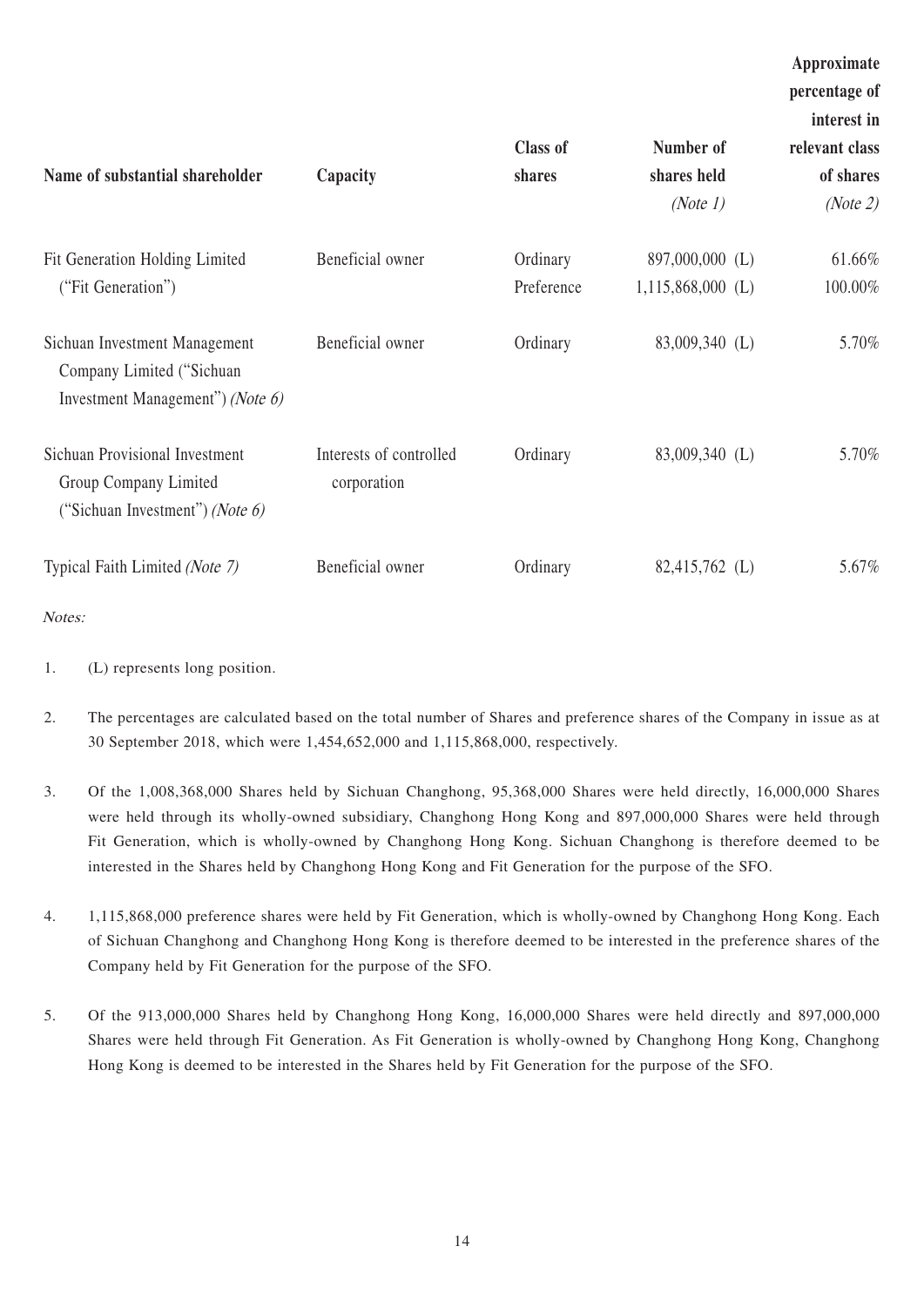- 6. Sichuan Investment Management is wholly-owned by Sichuan Investment, which is deemed to be interested in the Shares held by Sichuan Investment Management for the purpose of the SFO.
- 7. Typical Faith Limited is wholly-owned by Mr. Zhu.

Save as disclosed above, as at 30 September 2018, the Directors were not aware of any other person who had an interest or short position in the Shares or underlying Shares of the Company which would fall to be disclosed under Divisions 2 and 3 of Part XV of the SFO, or who was interested in 5% or more of the nominal value of any class of share capital, or options in respect of such capital, carrying rights to vote in all circumstances at general meetings of the Company.

# **DIRECTOR'S AND CONTROLLING SHAREHOLDER'S INTEREST IN A COMPETING BUSINESS**

Sichuan Changhong is a substantial shareholder of the Company established in the PRC of which shares are listed on the Shanghai Stock Exchange. Sichuan Changhong is principally engaged in the wholesale business of consumer home electronics items under the name of "Changhong".

Save as disclosed in this section, none of the Directors or the controlling shareholders of the Company or any of their respective close associates (as defined in the GEM Listing Rules) had any business or interest in a business which competes or may compete with the business of the Group and any other conflicts of interest which any person has or may have with the Group during the nine months ended 30 September 2018.

## **INTEREST OF THE COMPLIANCE ADVISER**

In accordance with Rule 6A.20 of the GEM Listing Rules, the Company has appointed Lego Corporate Finance Limited ("Lego Corporate Finance") as the compliance adviser. Lego Corporate Finance, has declared its independence pursuant to Rule 6A.07 of the GEM Listing Rules. Neither Lego Corporate Finance nor any of its directors, employees or close associates (as defined under the GEM Listing Rules) had any interests in relation to the Company or in the share capital of any member of the Group which is required to be notified to the Group pursuant to Rule 6A.32 of the GEM Listing Rules as at the date of this announcement, except for the compliance adviser agreement entered into between the Company and Lego Corporate Finance.